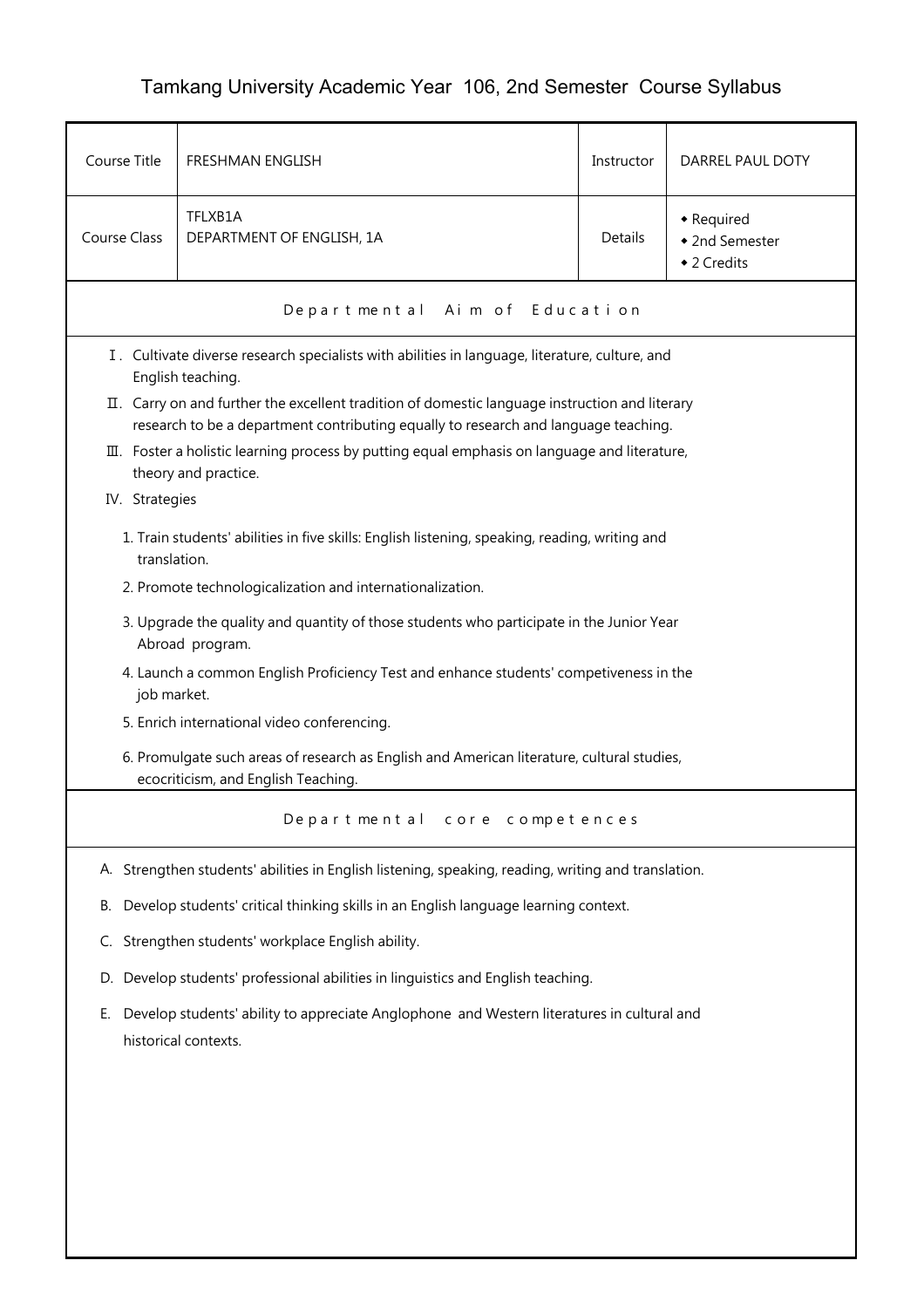|                                                                                                                                                                                                                                                                                                                                                                                                                                                                                                                                                                                                                                                                                                                                                                                                                                                                                                                                                                                                                                           | In this class, students will learn and practice speaking, listening, reading and<br>writing skills. Assigned readings will be discussed via small-group discussions and<br>then a group paper answering questions related to the assigned article will be<br>written up and turned in for correcting and grading.<br>Course<br>Introduction                                                                                                                                                            |                                                                                                                                             |                                                                                                |                |                                                   |  |  |
|-------------------------------------------------------------------------------------------------------------------------------------------------------------------------------------------------------------------------------------------------------------------------------------------------------------------------------------------------------------------------------------------------------------------------------------------------------------------------------------------------------------------------------------------------------------------------------------------------------------------------------------------------------------------------------------------------------------------------------------------------------------------------------------------------------------------------------------------------------------------------------------------------------------------------------------------------------------------------------------------------------------------------------------------|--------------------------------------------------------------------------------------------------------------------------------------------------------------------------------------------------------------------------------------------------------------------------------------------------------------------------------------------------------------------------------------------------------------------------------------------------------------------------------------------------------|---------------------------------------------------------------------------------------------------------------------------------------------|------------------------------------------------------------------------------------------------|----------------|---------------------------------------------------|--|--|
|                                                                                                                                                                                                                                                                                                                                                                                                                                                                                                                                                                                                                                                                                                                                                                                                                                                                                                                                                                                                                                           |                                                                                                                                                                                                                                                                                                                                                                                                                                                                                                        |                                                                                                                                             | The Relevance among Teaching Objectives, Objective Levels and Departmental core<br>competences |                |                                                   |  |  |
|                                                                                                                                                                                                                                                                                                                                                                                                                                                                                                                                                                                                                                                                                                                                                                                                                                                                                                                                                                                                                                           | I.Objective Levels (select applicable ones) :<br>(i) Cognitive Domain<br>$\therefore$ C1-Remembering,<br>$C2$ -Understanding,<br>C <sub>3</sub> -Applying,<br>C6-Creating<br>C4-Analyzing,<br>$C5$ -Evaluating,<br>(ii) Psychomotor Domain : P1-Imitation,<br>P2-Mechanism,<br>P3-Independent Operation,<br>P4-Linked Operation, P5-Automation,<br>P6-Origination<br>(iii) Affective Domain : Al-Receiving,<br>A2-Responding,<br>A3-Valuing,<br>A5-Charaterizing,<br>A4-Organizing,<br>A6-Implementing |                                                                                                                                             |                                                                                                |                |                                                   |  |  |
| II. The Relevance among Teaching Objectives, Objective Levels and Departmental core competences :<br>(i) Determine the objective level(s) in any one of the three learning domains (cognitive,<br>psychomotor, and affective) corresponding to the teaching objective. Each objective should<br>correspond to the objective level(s) of ONLY ONE of the three domains.<br>(ii) If more than one objective levels are applicable for each learning domain, select the<br>highest one only. (For example, if the objective levels for Cognitive Domain include<br>C3, C5, and C6, select C6 only and fill it in the boxes below. The same rule applies to<br>Psychomotor Domain and Affective Domain.)<br>(iii) Determine the Departmental core competences that correspond to each teaching objective.<br>Each objective may correspond to one or more Departmental core competences at a time.<br>(For example, if one objective corresponds to three Departmental core competences: A,AD,<br>and BEF, list all of the three in the box.) |                                                                                                                                                                                                                                                                                                                                                                                                                                                                                                        |                                                                                                                                             |                                                                                                |                |                                                   |  |  |
|                                                                                                                                                                                                                                                                                                                                                                                                                                                                                                                                                                                                                                                                                                                                                                                                                                                                                                                                                                                                                                           |                                                                                                                                                                                                                                                                                                                                                                                                                                                                                                        | <b>Teaching Objectives</b>                                                                                                                  |                                                                                                |                | Relevance                                         |  |  |
| No.                                                                                                                                                                                                                                                                                                                                                                                                                                                                                                                                                                                                                                                                                                                                                                                                                                                                                                                                                                                                                                       |                                                                                                                                                                                                                                                                                                                                                                                                                                                                                                        |                                                                                                                                             |                                                                                                |                | Departmental core<br>competences                  |  |  |
| 1                                                                                                                                                                                                                                                                                                                                                                                                                                                                                                                                                                                                                                                                                                                                                                                                                                                                                                                                                                                                                                         | groups.                                                                                                                                                                                                                                                                                                                                                                                                                                                                                                | The course objectives are to engage students in reading, writing,<br>analyzing, and problem solving by interacting within and between       |                                                                                                | C <sub>6</sub> | Α                                                 |  |  |
|                                                                                                                                                                                                                                                                                                                                                                                                                                                                                                                                                                                                                                                                                                                                                                                                                                                                                                                                                                                                                                           |                                                                                                                                                                                                                                                                                                                                                                                                                                                                                                        |                                                                                                                                             | Teaching Objectives, Teaching Methods and Assessment                                           |                |                                                   |  |  |
| No.                                                                                                                                                                                                                                                                                                                                                                                                                                                                                                                                                                                                                                                                                                                                                                                                                                                                                                                                                                                                                                       |                                                                                                                                                                                                                                                                                                                                                                                                                                                                                                        | <b>Teaching Objectives</b>                                                                                                                  | <b>Teaching Methods</b>                                                                        |                | Assessment                                        |  |  |
| 1                                                                                                                                                                                                                                                                                                                                                                                                                                                                                                                                                                                                                                                                                                                                                                                                                                                                                                                                                                                                                                         | groups.                                                                                                                                                                                                                                                                                                                                                                                                                                                                                                | The course objectives are to engage<br>students in reading, writing,<br>analyzing, and problem solving by<br>interacting within and between | Lecture, Discussion, Appreciation,<br>Practicum, Problem solving                               |                | Written test, Practicum,<br>Report, Participation |  |  |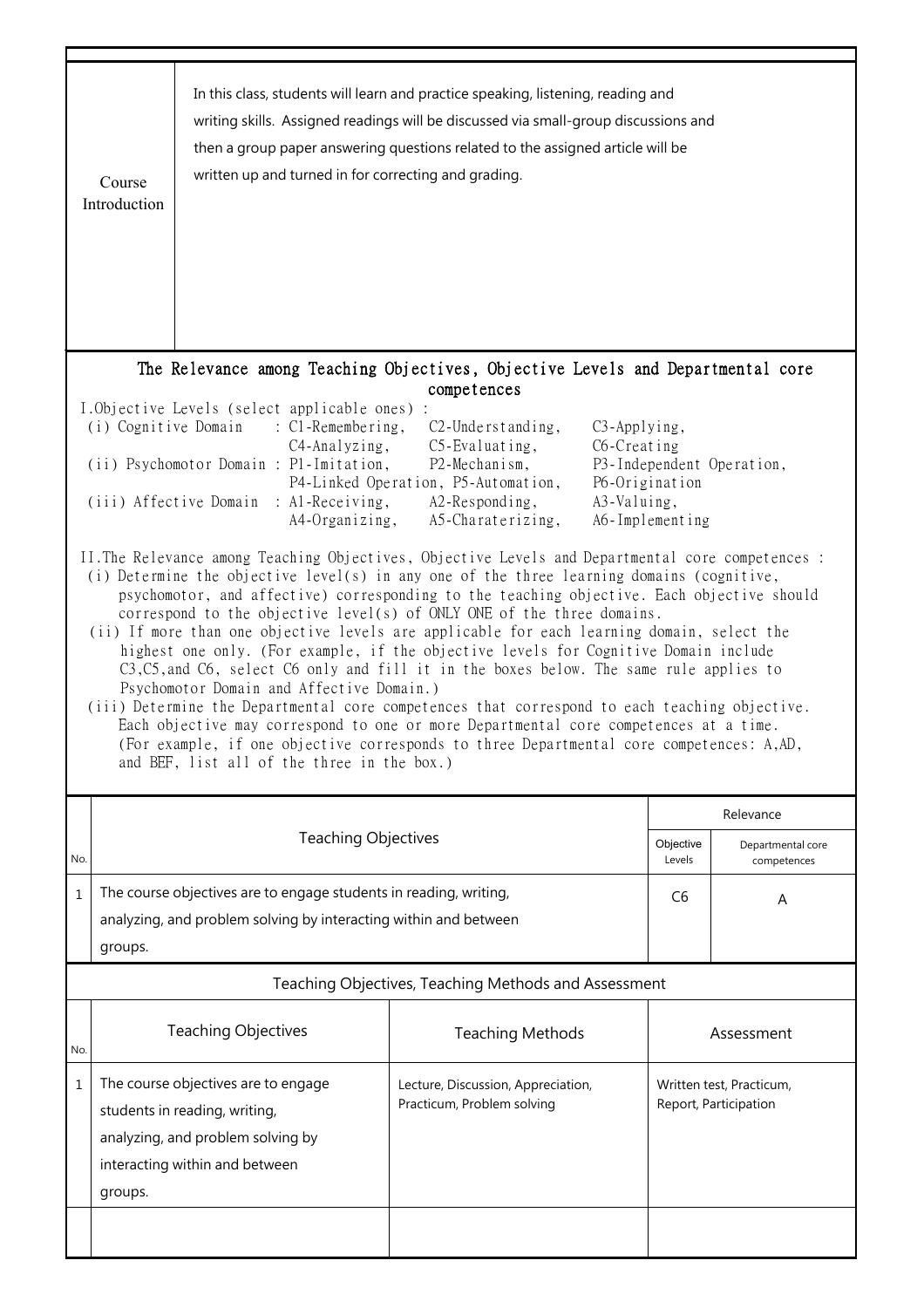|                                                           |                               |                                                                            |                                                                                                                                                               | This course has been designed to cultivate the following essential qualities in TKU students |  |
|-----------------------------------------------------------|-------------------------------|----------------------------------------------------------------------------|---------------------------------------------------------------------------------------------------------------------------------------------------------------|----------------------------------------------------------------------------------------------|--|
| Essential Qualities of TKU Students                       |                               |                                                                            | Description                                                                                                                                                   |                                                                                              |  |
| $\blacklozenge$ A global perspective                      |                               |                                                                            | Helping students develop a broader perspective from which to<br>understand international affairs and global development.                                      |                                                                                              |  |
| ♦ Information literacy                                    |                               |                                                                            | Becoming adept at using information technology and learning<br>the proper way to process information.                                                         |                                                                                              |  |
| A vision for the future                                   |                               |                                                                            | Understanding self-growth, social change, and technological<br>development so as to gain the skills necessary to bring about<br>one's future vision.          |                                                                                              |  |
| Moral integrity                                           |                               |                                                                            | Learning how to interact with others, practicing empathy and<br>caring for others, and constructing moral principles with which<br>to solve ethical problems. |                                                                                              |  |
| $\blacklozenge$ Independent thinking                      |                               |                                                                            | Encouraging students to keenly observe and seek out the<br>source of their problems, and to think logically and critically.                                   |                                                                                              |  |
| $\blacklozenge$ A cheerful attitude and healthy lifestyle |                               |                                                                            | Raising an awareness of the fine balance between one's body<br>and soul and the environment; helping students live a<br>meaningful life.                      |                                                                                              |  |
| A spirit of teamwork and dedication                       |                               |                                                                            | Improving one's ability to communicate and cooperate so as to<br>integrate resources, collaborate with others, and solve<br>problems.                         |                                                                                              |  |
| A sense of aesthetic appreciation                         |                               |                                                                            | Equipping students with the ability to sense and appreciate<br>aesthetic beauty, to express themselves clearly, and to enjoy<br>the creative process.         |                                                                                              |  |
|                                                           |                               |                                                                            | Course Schedule                                                                                                                                               |                                                                                              |  |
| Week                                                      | Date                          | Subject/Topics                                                             | <b>Note</b>                                                                                                                                                   |                                                                                              |  |
| 1                                                         | $107/02/26$ ~<br>107/03/04    | 2/17<br>Introduction//Groups                                               |                                                                                                                                                               |                                                                                              |  |
| 2                                                         | $107/03/05$ ~<br>107/03/11    | "The Hero' s Journey," 202-204                                             |                                                                                                                                                               |                                                                                              |  |
| 3                                                         | $107/03/12 \sim$<br>107/03/18 | "Alone on a Hilltop," 29; "Rite of Passage," 225-226                       |                                                                                                                                                               |                                                                                              |  |
| 4                                                         | $107/03/19$ ~<br>107/03/25    | "Ta-Na-E-Ka," 210-216                                                      |                                                                                                                                                               |                                                                                              |  |
| 5                                                         | $107/03/26$ ~<br>107/04/01    | "Maturity: The Test of Personality"                                        |                                                                                                                                                               |                                                                                              |  |
| 6                                                         | $107/04/02 \sim$<br>107/04/08 | Carin Bondar, "The Birds and the Bees Are Just the<br>Beginning" TED Talk  |                                                                                                                                                               |                                                                                              |  |
| 7                                                         | $107/04/09$ ~<br>107/04/15    | Susan Sontag, "Woman's Beauty"                                             |                                                                                                                                                               |                                                                                              |  |
| 8                                                         | $107/04/16 \sim$<br>107/04/22 | <b>Spring Break</b><br>4/6                                                 |                                                                                                                                                               |                                                                                              |  |
| 9                                                         | $107/04/23$ ~<br>107/04/29    | Sheryl Sandberg, "Why We Have Too Few Women<br>Leaders" TED Talk           |                                                                                                                                                               |                                                                                              |  |
| 10                                                        | $107/04/30$ ~<br>107/05/06    | Midterm Exam Week                                                          |                                                                                                                                                               |                                                                                              |  |
| 11                                                        | $107/05/07$ ~<br>107/05/13    | Sheryl Sandberg and Pat Mitchell, "So We Leaned In,<br>Now What?" TED Talk |                                                                                                                                                               |                                                                                              |  |